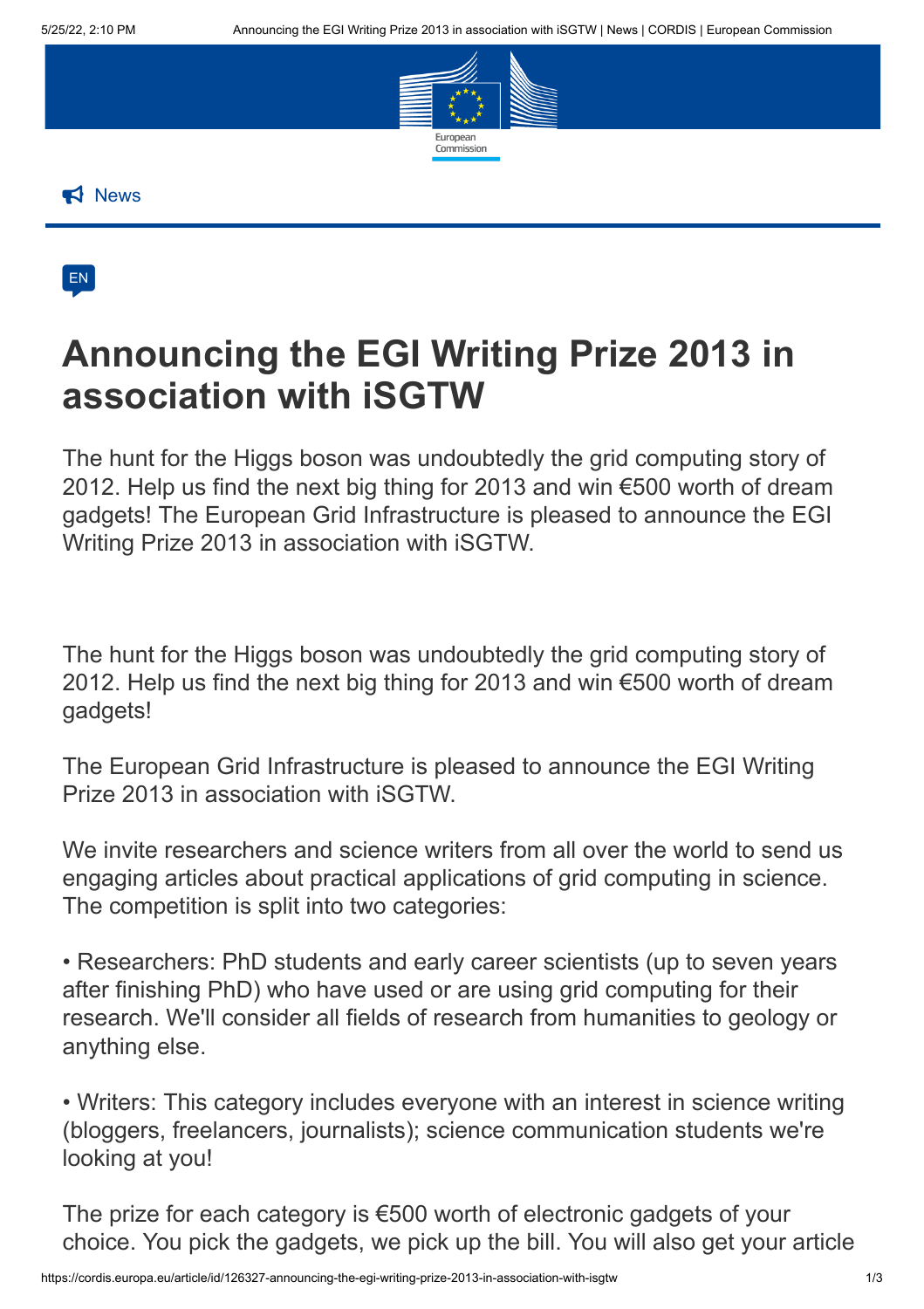published on EGI's website and newsletter and on iSGTW – a weekly online magazine specialised in e-Science. The winners will also receive a free ticket to the EGI Community Forum in Manchester, where the award ceremony will be held.

Entries must be emailed to [press@egi.eu](mailto:press@egi.eu) by 25th January 2013 and must be no more than 800 words long. The winning entries for each category will be selected by a panel of EGI and iSGTW staff. You can find out more on the competition website.

--ends--

Notes for editors:

About the European Grid Infrastructure (EGI)

The European Grid Infrastructure (EGI) ([www.egi.eu](http://www.egi.eu/)) is a federation of resource providers set up to deliver sustainable, integrated and secure computing services to European researchers and their international partners. [EGI.eu](http://egi.eu/) is an organisation set up to coordinate and manage the infrastructure (EGI) on behalf of its participants: National Grid Initiatives (NGIs) and European Intergovernmental Research Organisations (EIROs). EGI-InSPIRE (EGI-Integrated Sustainable Pan-European Infrastructure for Research in Europe) is a four-year project involving 50 partners in over 40 countries. The project is co-funded by the European Commission's 7th Framework Programme (contract number: RI-261323) to help lay down the EGI operational and support processes, as well as to build a sustainable e-Infrastructure, independent from project cycles. By the time EGI-InSPIRE finishes in 2014, EGI will be a sustainable and dependable provider of computing resources for European scientists and researchers.

About International Science Grid This Week

iSGTW is an international weekly online publication that covers distributed computing and the research it enables.

We report on all aspects of distributed computing technology, such as grids and clouds. We also regularly feature articles on distributed computingenabled research in a large variety of disciplines, including physics, biology, sociology, earth sciences, archaeology, medicine, disaster management, crime, and art. (Note that we do not cover stories that are purely about commercial technology.)

In its current incarnation, iSGTW is also an online destination where you can